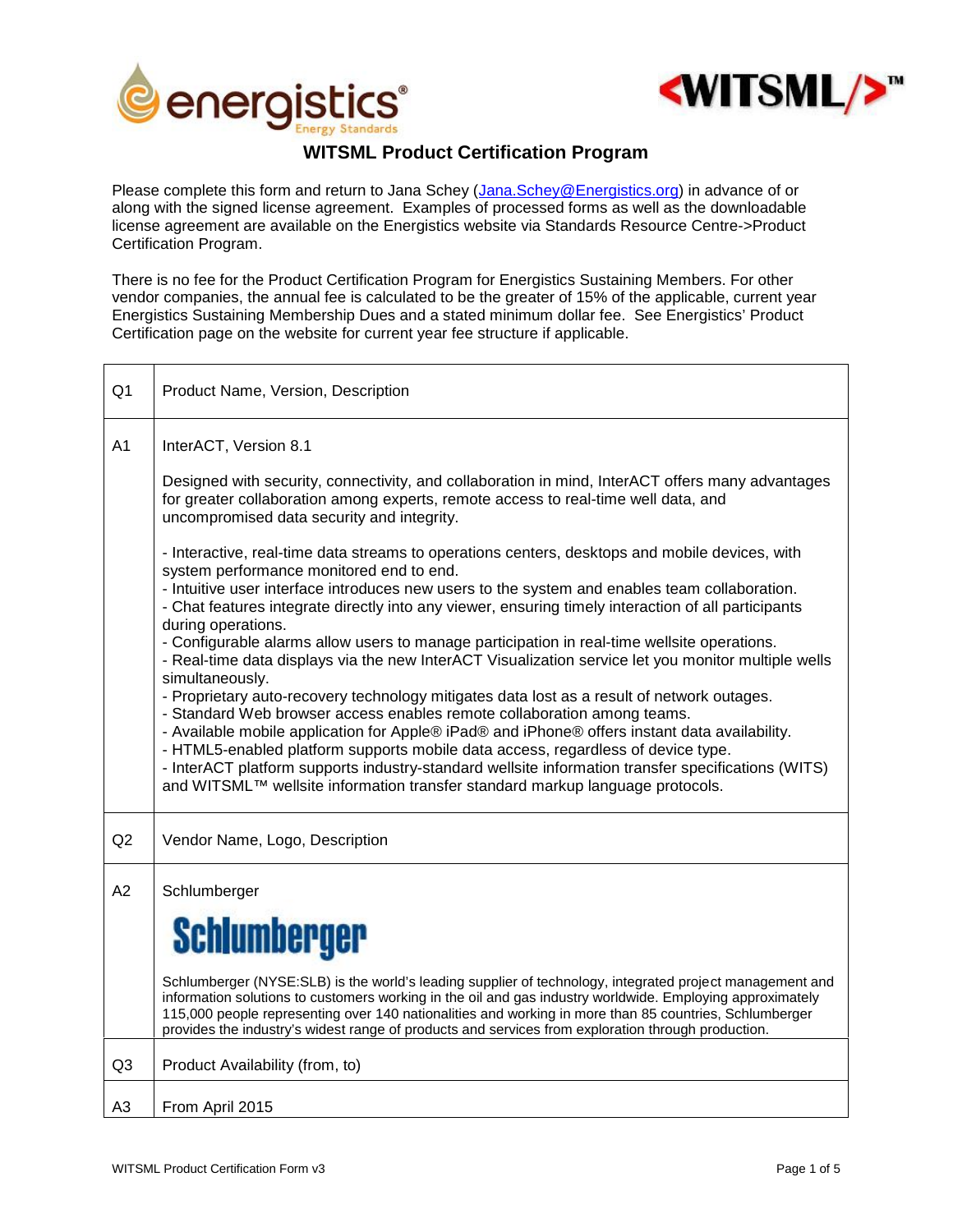

┑

| Q4             | Form Submitter Information                                                                                                                                                                                                                                                                                                                                                                                                                      |
|----------------|-------------------------------------------------------------------------------------------------------------------------------------------------------------------------------------------------------------------------------------------------------------------------------------------------------------------------------------------------------------------------------------------------------------------------------------------------|
| A4             | Paul Milne<br>Kirkhill House, Dyce Avenue<br>Dyce, Aberdeen, AB21 0LQ<br>Email: pmilne@slb.com<br>Tel: +44 (0) 1224 755449                                                                                                                                                                                                                                                                                                                      |
| Q <sub>5</sub> | WITSML Functional Coverage. This is described in light of definitions provided directly on the form<br>of functions of Client products as producers and/or consumers, of Server products as Receiving,<br>Delivering, and/or Managing Servers. Functionality is summarized by checking which of sixteen<br>overall functions are exhibited by the product.                                                                                      |
| A <sub>5</sub> | Check all that apply. Explain limitations and/or special circumstances in the Comments area.<br>Notes:                                                                                                                                                                                                                                                                                                                                          |
|                | Functional coverage is organized according to five kinds of product functionality with<br>respect to the WITSML Standards: two kinds of client functions and three kinds of server<br>functions.                                                                                                                                                                                                                                                |
|                | A product may exhibit multiple kinds of functionality.                                                                                                                                                                                                                                                                                                                                                                                          |
|                | The terms client and server are used here exclusively with respect to the WITSML Server<br>API interfaces. Clients issue requests to servers. Servers receive and respond to requests<br>from clients.                                                                                                                                                                                                                                          |
|                | Behaviors for products that do not use the WITSML Server API are classified in an<br>analogous manner.                                                                                                                                                                                                                                                                                                                                          |
|                | The five product classifications of WITSML functional coverage are:                                                                                                                                                                                                                                                                                                                                                                             |
|                | <b>Client Products</b>                                                                                                                                                                                                                                                                                                                                                                                                                          |
|                | 1. WITSML Producer Client -- a product that generates or otherwise obtains data that is<br>formulated as WITSML object instances and sent to a WITSML Server to be incorporated<br>in that server's data population. Examples of such products include products that pick up<br>real-time data from sensor devices, format it, and send it to a server; and products that<br>extract data from data stores, format it, and send it to a server. |
|                | 2. WITSML Consumer Client -- a product that issues requests for data as queries of<br>subscriptions to a WITSML Server and then receives data as query responses or<br>subscription publications. Examples of such products include products that acquire data<br>from a server, possibly reformat it, and delivery it to an application program or viewer<br>utility.                                                                          |
|                | 1&2.<br>Products the exhibit combined Producer and Consume Client functions may be<br>application programs that operate directly on a WITSML Server, such as a mudlogging<br>application or a pore pressure analysis application.                                                                                                                                                                                                               |

 $\overline{\phantom{a}}$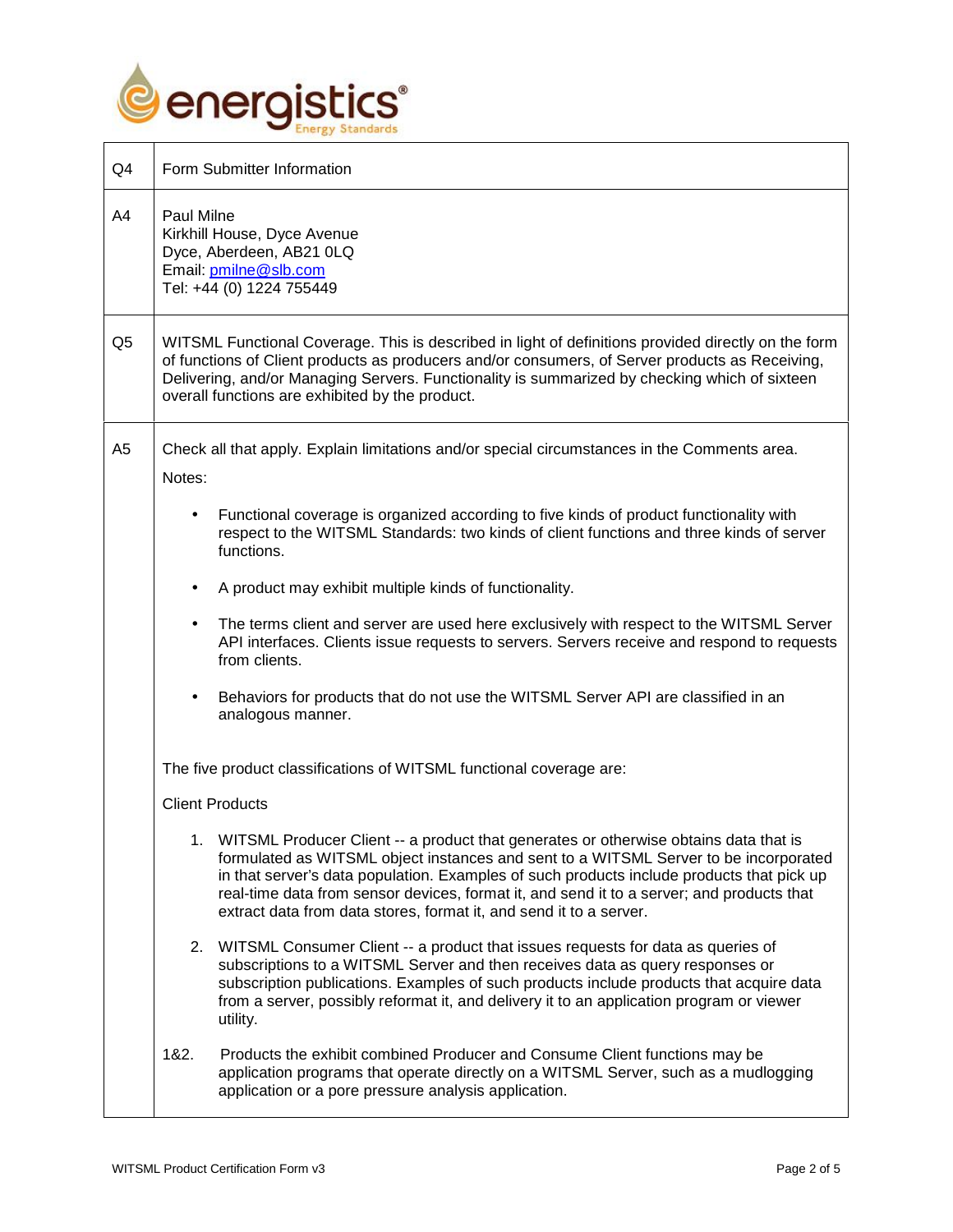

Server Products

| 3. WITSML Receiving Server -- a product that performs WITSML Server functions in general<br>and, in particular, acquires data from external sources. Data acquisition may be through<br>WITSML API interfaces or other mechanisms.  |  |
|-------------------------------------------------------------------------------------------------------------------------------------------------------------------------------------------------------------------------------------|--|
| 4. WITSML Delivering Server -- a product that performs WITSML Server functions in general<br>and, in particular, delivers data to external destinations. Data delivery may be through<br>WITSML API interfaces or other mechanisms. |  |
| 5. WITSML Managing Server -- a product that performs WITSML Server functions in general                                                                                                                                             |  |

| 5. WITSML Managing Server -- a product that performs WITSML Server functions in general |  |
|-----------------------------------------------------------------------------------------|--|
| and, in particular, supports requests from authorized client applications to augment    |  |
| (extend), modify, or delete (part or all) WITSML object instances.                      |  |

- 3&4. The general understanding and expectation is that a product characterized as a WITSML Server supports both Receiving and Delivering Server functionality.
- 3&4&5. The addition of Managing Server functionality allows a WITSML Server product to do more than store and forward data, such as supporting data quality management client applications that help ensure the integrity and quality of data content in a Server data population.

General Functions

6. Virtually all products associated with the WITSML Standards will issue and/or process WITSML Server General Functions to determine the capabilities and version of a server product.

1. WITSML Producer Client A product that (generates and) sends WITSML object instances to a destination process:

| 1a [X] Sends to a WITSML Server using AddToStore interface |  |
|------------------------------------------------------------|--|
| 1b [___] Otherwise                                         |  |

2. WITSML Consumer Client A product that requests and receives WITSML data from a source process:

2a [X ] Queries a WITSML Server using GetFromStore interface

2b [X] Subscribes to a WITSML Server using Publish interface

| 2c [ | __] Otherwise |
|------|---------------|
|------|---------------|

| 3. WITSML Receiving Server A product that performs the WITSML Server interfaces and receives |  |
|----------------------------------------------------------------------------------------------|--|
| data from source processes:                                                                  |  |

- 3a [\_X\_] Receives WITSML object instances via AddToStore interface
- 3b [\_\_\_] Otherwise receives WITSML object instances

| 3c [_X_] Receives non-WITSML form data treated as if it were WITSML |  |
|---------------------------------------------------------------------|--|
| object instances or a virtual equivalent                            |  |

4. WITSML Delivering Server A product that performs the WITSML Server interfaces and delivers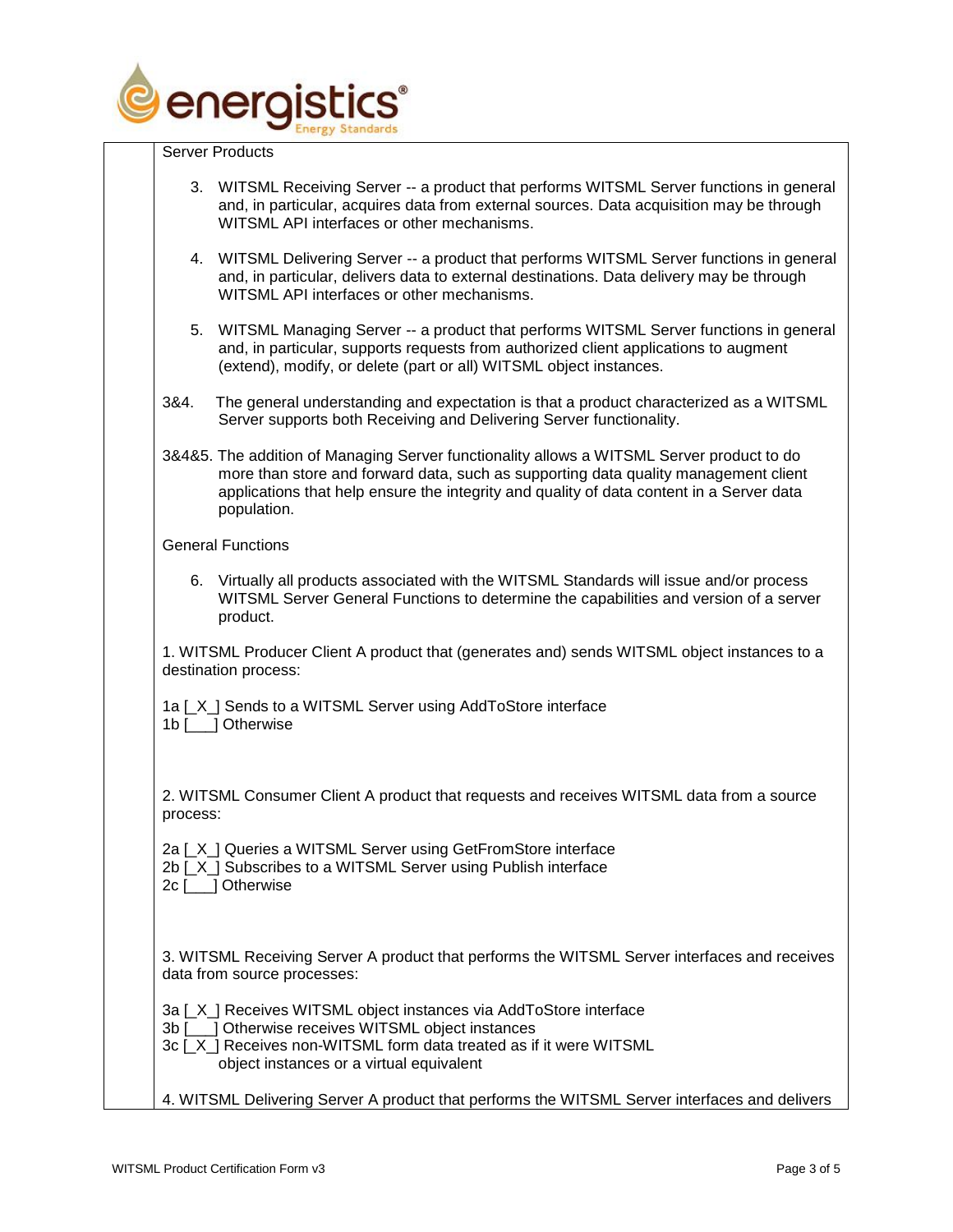

|                | data to destination processes:                                                                                                                                                        |
|----------------|---------------------------------------------------------------------------------------------------------------------------------------------------------------------------------------|
|                |                                                                                                                                                                                       |
|                | 4a [X] Delivers WITSML data in response to queries via GetFromStore<br>interface                                                                                                      |
|                | 4b [X] Publishes WITSML data in response to subscriptions via the Publish interface                                                                                                   |
|                | 4c [___] Otherwise delivers WITSML data                                                                                                                                               |
|                | J Delivers non-WITSML form data derived from WITSML object<br>4d <u>[</u>                                                                                                             |
|                | instances or a virtual equivalent                                                                                                                                                     |
|                |                                                                                                                                                                                       |
|                | 5. WITSML Managing Server A product that performs the WITSML Server interfaces and<br>manages (augments, changes, deletes portions, or deletes entirely) WITSML object instances or a |
|                | virtual equivalent:                                                                                                                                                                   |
|                |                                                                                                                                                                                       |
|                | 5a [_X_] Processes modification requests via AddToStore,                                                                                                                              |
|                | UpdateInStore, DeleteFromStore interfaces                                                                                                                                             |
|                | 5b [___] Otherwise processes modification requests                                                                                                                                    |
|                | 6. WITSML General Functions A product that issues general WITSML Server interface requests to                                                                                         |
|                | a WITSML Server:                                                                                                                                                                      |
|                |                                                                                                                                                                                       |
|                | 6a [X] Issues GetVersion and/or GetCapabilities                                                                                                                                       |
|                | A product that performs the general WITSML Server interfaces:                                                                                                                         |
|                | 6b [X] Processes GetVersion and/or GetCapabilities                                                                                                                                    |
|                |                                                                                                                                                                                       |
| Q <sub>6</sub> | WITSML Data Coverage. This is described by indicating for each of twenty types of data whether                                                                                        |
|                | the data is Delivered and/or Received by the product. Provision for additional data type support is                                                                                   |
|                | given. Special limitations between Functions and Data must be explained.                                                                                                              |
|                |                                                                                                                                                                                       |
| A <sub>6</sub> | Mark D for Deliver and R for Receive, as applicable. If all functions do not apply, note either                                                                                       |
|                | functions supported or functions not-supported, e.g. supported by 1a. Explain other limitations or                                                                                    |
|                | special cases in the Comments area.                                                                                                                                                   |
|                |                                                                                                                                                                                       |
|                | [_DR_] Realtime<br>[_DR_] Well                                                                                                                                                        |
|                | _DR_] Wellbore                                                                                                                                                                        |
|                | _DR_] Log & WellLog                                                                                                                                                                   |
|                | [_DR_] Trajectory & Traj. Stn.                                                                                                                                                        |
|                | DR_] Message                                                                                                                                                                          |
|                | _DR_] Mud Log                                                                                                                                                                         |
|                | $DR$ ] Rig                                                                                                                                                                            |
|                | DR_] Survey Program                                                                                                                                                                   |
|                | _DR_] Target                                                                                                                                                                          |
|                | DR_] Fluids Report                                                                                                                                                                    |
|                | <b>DR</b> ] Operations Report<br>_DR_] Risk                                                                                                                                           |
|                | <b>DR</b> ] Formation Marker                                                                                                                                                          |
|                | <b>DR</b> ] Conventional Core                                                                                                                                                         |
|                | DR ] Sidewall Core                                                                                                                                                                    |
|                | DR <sub>_</sub> ] Cement Job                                                                                                                                                          |
|                | _DR_] Tubular                                                                                                                                                                         |
|                | _DR_] BHA Run                                                                                                                                                                         |
|                | DR_] WB Geometry (Wellbore Geometry)                                                                                                                                                  |